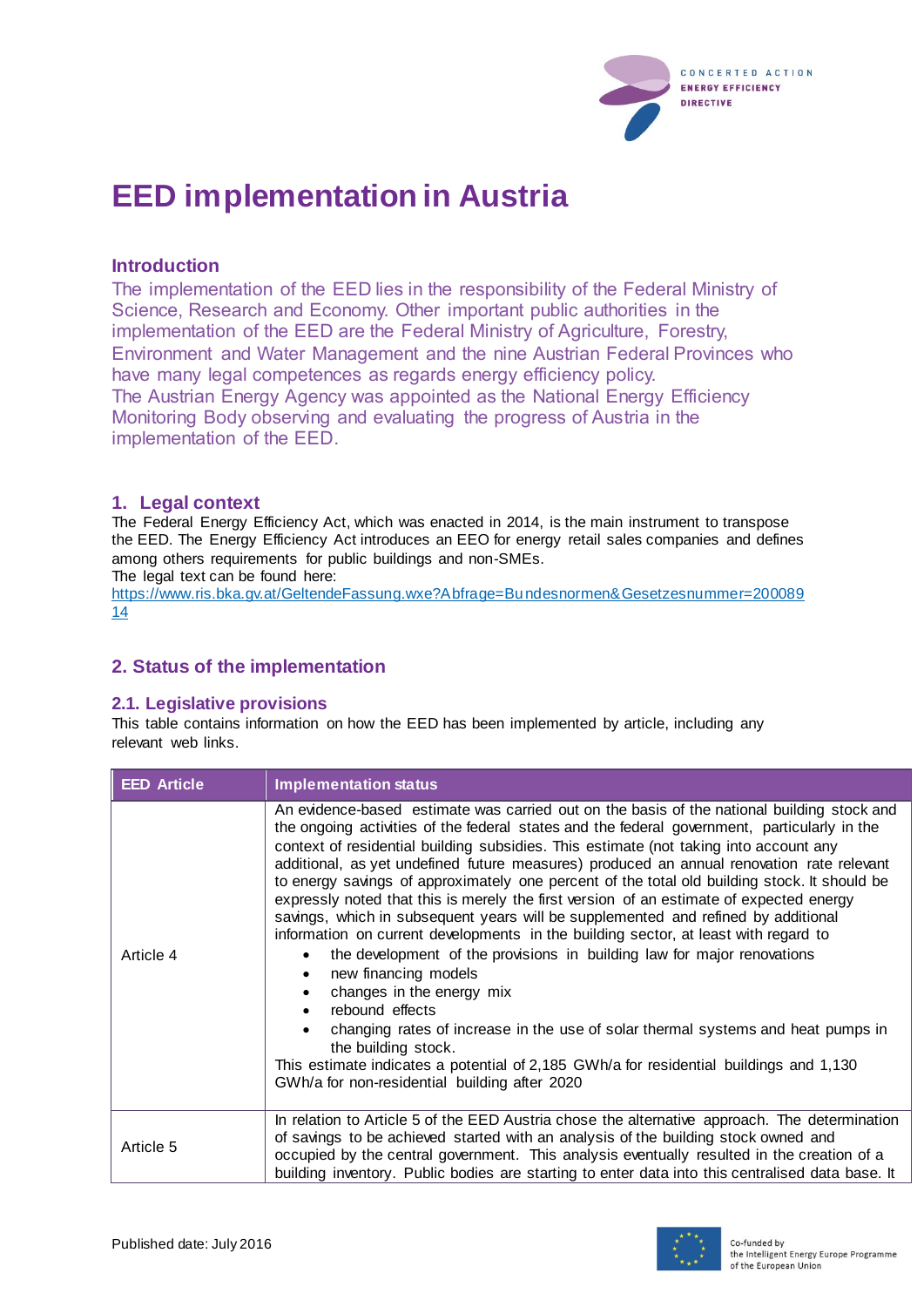

| <b>EED Article</b> | <b>Implementation status</b>                                                                                                                                                                                                                                                                                                                                                                                                                                                                                                                                                                                                                                                                                                                                                                                                                                                                                                                                                                                                                                                                                                                                                                                                                                                                                                                                                                                                           |
|--------------------|----------------------------------------------------------------------------------------------------------------------------------------------------------------------------------------------------------------------------------------------------------------------------------------------------------------------------------------------------------------------------------------------------------------------------------------------------------------------------------------------------------------------------------------------------------------------------------------------------------------------------------------------------------------------------------------------------------------------------------------------------------------------------------------------------------------------------------------------------------------------------------------------------------------------------------------------------------------------------------------------------------------------------------------------------------------------------------------------------------------------------------------------------------------------------------------------------------------------------------------------------------------------------------------------------------------------------------------------------------------------------------------------------------------------------------------|
|                    | was decided to start with buildings over 250m <sup>2</sup> from the beginning. The analysis resulted in<br>a cumulative energy savings target of 48.2 GWh until 2020. In the year 2014 4.018 GWh of<br>energy savings mainly coming from contracting projects could be reported.                                                                                                                                                                                                                                                                                                                                                                                                                                                                                                                                                                                                                                                                                                                                                                                                                                                                                                                                                                                                                                                                                                                                                       |
| Article 6          | The obligation contained in Article 6 EED requiring certain contracting authorities to<br>purchase only products and services with a high energy-efficiency performance was<br>transposed into Austrian law with the amendment to the Federal Procurement Act<br>(BVergG), Federal Law Gazette I No 128/2013. Pursuant to the new Article 80a of the<br>Federal Procurement Act, the central contracting authorities referred to in Annex V of the<br>Act must, when awarding supply or service contracts in the upper threshold region, ensure<br>that the purchased goods or the goods used in the performance of the service comply with<br>certain requirements on energy efficiency, insofar as this is consistent with the basic<br>principles of the procurement procedure, in particular the principles of free and fair<br>competition and cost-effectiveness.<br>The requirements on energy efficiency contained in Annex III of the Directive were<br>transposed into Austrian law in Annex XX of the Federal Procurement Act.<br>www.ris.bka.gv.at/GeltendeFassung.wxe?Abfrage=Bundesnormen&Gesetzesnummer=200<br>04547<br>In addition the Federal Energy Efficiency Act foresees in §16 that the Federal Government,<br>when purchasing or leasing immovable property, must pay increased attention to the<br>impact on energy efficiency and include energy consumption values in the purchasing or<br>leasing decision. |
| Article 7          | Austria implements Article 7 with a mix of an EEO and alternative measures.<br>The EEO<br>Each energy retail sales company with energy sales of more than 25 GWh has to achieve<br>savings at final customers in Austria that amount to 0,6% of energy sales of the preceding<br>year. 40% of these savings have to be achieved in households. The EEO was introduced<br>with the enactment of the Federal Energy Efficiency Act and is formulated in §10.<br>Alternative measures<br>The alternative measures comprise housing subsidies of the Federal State and Federal<br>Provinces, energy taxes and investment subsidies for companies.                                                                                                                                                                                                                                                                                                                                                                                                                                                                                                                                                                                                                                                                                                                                                                                          |
| Article 8          | The Federal Energy Efficiency Act foresees in §9 an obligation for non-SMEs to conclude a<br>regular external energy audit or to implement an energy management system including a<br>regular internal or external energy audit.<br>The minimum criteria for external energy audits are defined in Annex III of the Federal<br>Energy Efficiency Act.<br>The Federal Energy Efficiency Act also defines quality criteria for energy auditors.                                                                                                                                                                                                                                                                                                                                                                                                                                                                                                                                                                                                                                                                                                                                                                                                                                                                                                                                                                                          |
| Article 9-11       | The Electricity Act 2010 lays down the rules for smart meters. In principle, all information,<br>promotional material and bills from energy suppliers must be transparent and customer-<br>friendly. Bills must also show the meter readings used for the bill, as well as information on<br>how the meter was read. It should therefore indicate whether the meter was read by the<br>network operator, the customer supplied his/her own reading, the meter was read remotely<br>or the meter reading was estimated. The information provided to the final consumer on the<br>details of the roll-out of smart meters includes in particular technical aspects of the smart<br>meter, the timing of the roll-out, consumer rights etc.<br>In addition §22 of the Federal Energy Efficiency Act contains provisions on the installation<br>of meters for heat and cooling.                                                                                                                                                                                                                                                                                                                                                                                                                                                                                                                                                            |
| Article 12 and 17  | There is a comprehensive range of consumer information and education programmes                                                                                                                                                                                                                                                                                                                                                                                                                                                                                                                                                                                                                                                                                                                                                                                                                                                                                                                                                                                                                                                                                                                                                                                                                                                                                                                                                        |

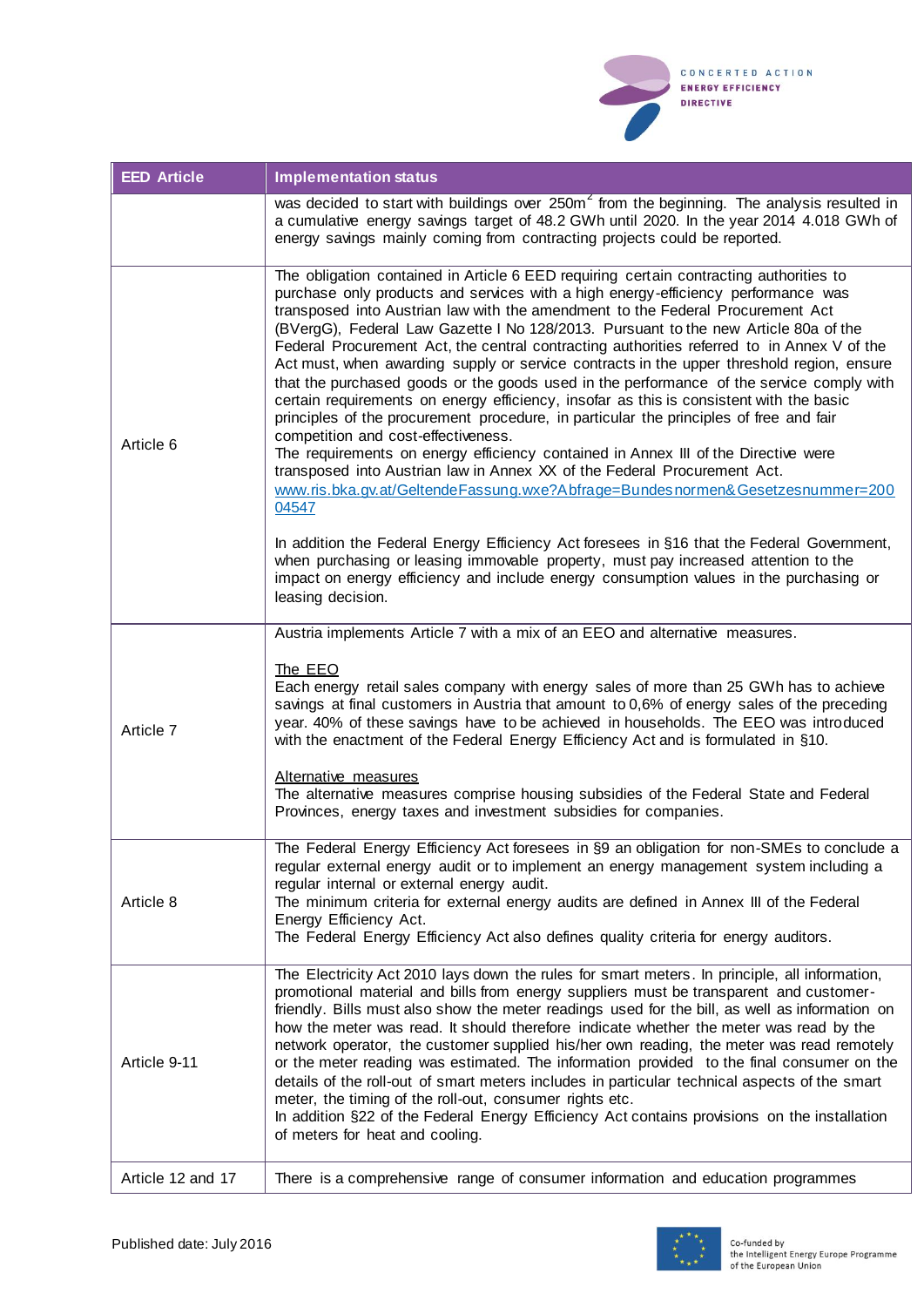

| <b>EED Article</b> | <b>Implementation status</b>                                                                                                                                                                                                                                                                                                                                                                                                                                                                                                                                                                                                                                                                                                                                                                                                                                                                                                                                 |
|--------------------|--------------------------------------------------------------------------------------------------------------------------------------------------------------------------------------------------------------------------------------------------------------------------------------------------------------------------------------------------------------------------------------------------------------------------------------------------------------------------------------------------------------------------------------------------------------------------------------------------------------------------------------------------------------------------------------------------------------------------------------------------------------------------------------------------------------------------------------------------------------------------------------------------------------------------------------------------------------|
|                    | available in Austria. These programmes are aimed at both private individuals and<br>professionals. Measures relating to education, training, information and awareness-raising<br>are in principle offered by the Austrian Government and the federal states.<br>At federal level, klimaaktiv (the Austrian Climate Initiative) is one of the most important<br>information and awareness-raising programmes. Under the umbrella of klimaaktiv, a large<br>number of programmes have been launched to promote the topics of climate protection,<br>energy efficiency and renewable energy sources, in the personal, commercial and public<br>spheres, by means of information, advice, education, training, quality standards and<br>networking. See www.klimaaktiv.at/<br>The energy agencies of the federal provinces offer a comprehensive range of information<br>and services. This includes educational programmes for members of the public on a more |
|                    | efficient use of energy (evening events and excursions) as well as advanced training<br>courses for professionals (ranging from one-day seminars to training courses). In addition,<br>numerous activities are provided to inform the public about the careful use of energy. These<br>activities include special events, appearances at trade shows, newspaper ads, brochures,<br>website info etc.                                                                                                                                                                                                                                                                                                                                                                                                                                                                                                                                                         |
| Article 13         | §31 of the Federal Energy Efficiency Act defines penalties for non-compliance with the<br>EEO.                                                                                                                                                                                                                                                                                                                                                                                                                                                                                                                                                                                                                                                                                                                                                                                                                                                               |
| Article 14         | For the comprehensive assessment a scientific study by the Vienna University of<br>Technology involving all relevant stakeholders, was used. The study can accessed here:<br>https://ec.europa.eu/energy/sites/ener/files/documents/Austria_MNE%282016%2950514.p<br>df                                                                                                                                                                                                                                                                                                                                                                                                                                                                                                                                                                                                                                                                                       |
| Article 15         | The study on energy efficiency potentials in energy transformation, transmission and<br>distribution can be accessed here:<br>http://www.bmwfw.gv.at/EnergieUndBergbau/Energieeffizienz/Documents/Bewertung%20d<br>er%20Energieeffizienzpotenziale%20der%20%C3%B6sterreichischen%20Gas-<br>%20und%20Strominfrastruktur.pdf                                                                                                                                                                                                                                                                                                                                                                                                                                                                                                                                                                                                                                   |
| Article 16         | See also text on auditors in the section on Article 8. §17 of the Federal Energy Efficiency<br>Act define quality criteria for energy service providers. A public list of qualified energy<br>auditors is available here: www.monitoringstelle.at/index.php?id=708<br>A list for other energy service providers is under development.                                                                                                                                                                                                                                                                                                                                                                                                                                                                                                                                                                                                                        |
| Article 18         | In 2013 the association of 'Austrian Energy Efficiency and Performance Contractors -<br>DECA' was established, which plays a networking function in the further dissemination of<br>high-quality energy services. In addition, the federally funded klimaaktiv contracting portal<br>provides interested parties with information on the topic of energy performance contracting.<br>www.deca.at/view_site/site.php?nid=1⟨=de<br>www.contracting-portal.at/show.php<br>For the quality assurance of contracting projects, the Ministry of Agriculture, Forestry,<br>Environment and Water offers the Energy Performance Contracting Eco-label in Austria.<br>This certificate formulates the requirements on the contractor, the course of the project and<br>the energy performance contract necessary for awarding of the 'Energy Performance<br>Contracting' ecolabel.<br>www.umweltzeichen.at/cms/de/produkte/gruene-energie/content.html?rl=33          |
|                    | In the public sector, the market for energy services is supported by the comprehensive<br>Federal Property Contracting programme for the renovation of more than 200 federal<br>buildings since 2001. As part of this programme, more than 600 buildings have been<br>optimised and modernised in terms of energy efficiency. This makes the Contracting                                                                                                                                                                                                                                                                                                                                                                                                                                                                                                                                                                                                     |